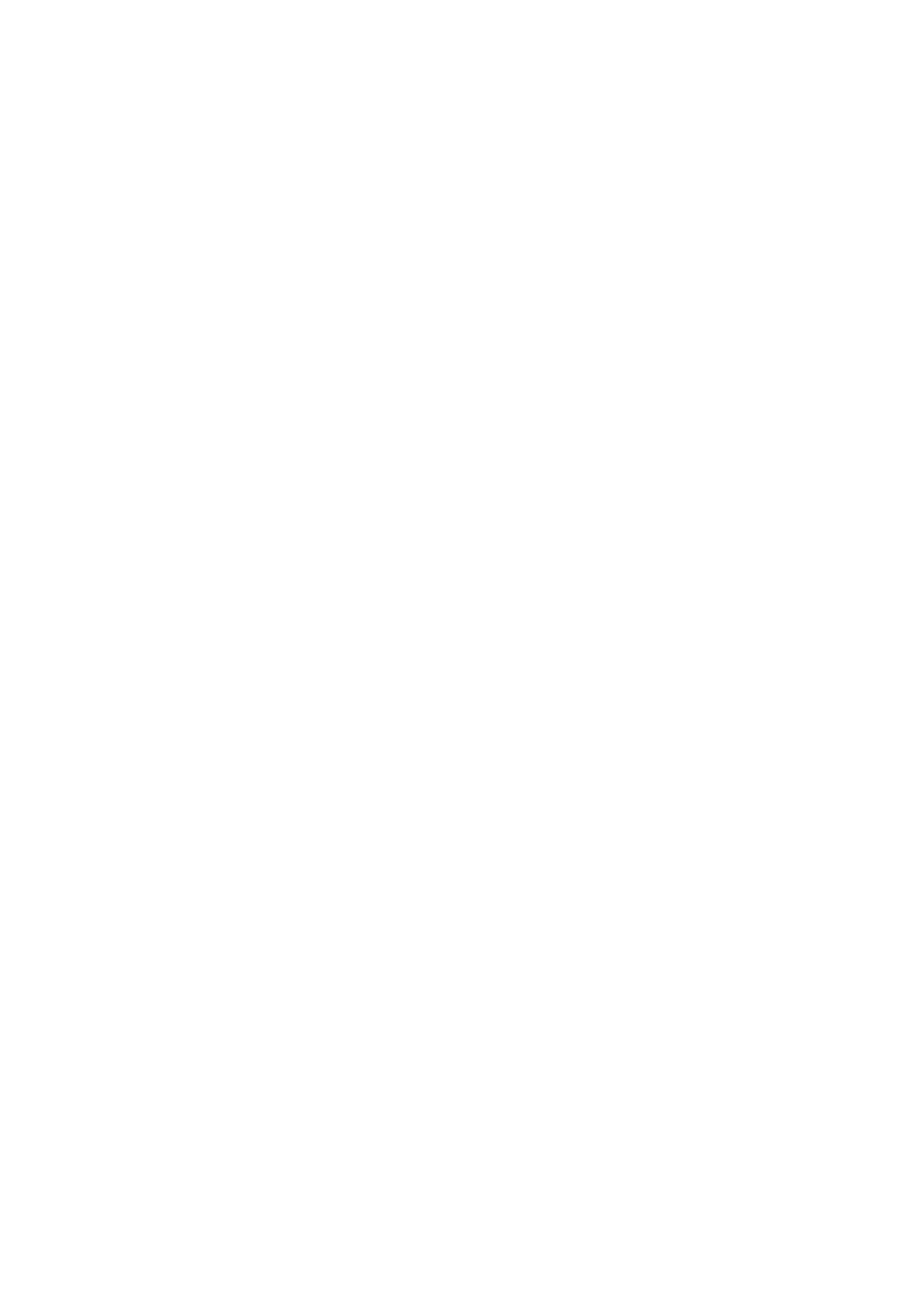

#### **DISCLAIMERS**

The information in this manual has been carefully checked and is believed to be accurate. Cypress Technology assumes no responsibility for any infringements of patents or other rights of third parties which may result from its use.

Cypress Technology assumes no responsibility for any inaccuracies that may be contained in this document. Cypress also makes no commitment to update or to keep current the information contained in this document.

Cypress Technology reserves the right to make improvements to this document and/or product at any time and without notice.

#### **COPYRIGHT NOTICE**

No part of this document may be reproduced, transmitted, transcribed, stored in a retrieval system, or any of its part translated into any language or computer file, in any form or by any means electronic, mechanical, magnetic, optical, chemical, manual, or otherwise—without express written permission and consent from Cypress Technology.

© Copyright 2011 by Cypress Technology.

All Rights Reserved.

Version 1.1 August 2011

#### **TRADEMARK ACKNOWLEDGMENTS**

All products or service names mentioned in this document may be trademarks of the companies with which they are associated.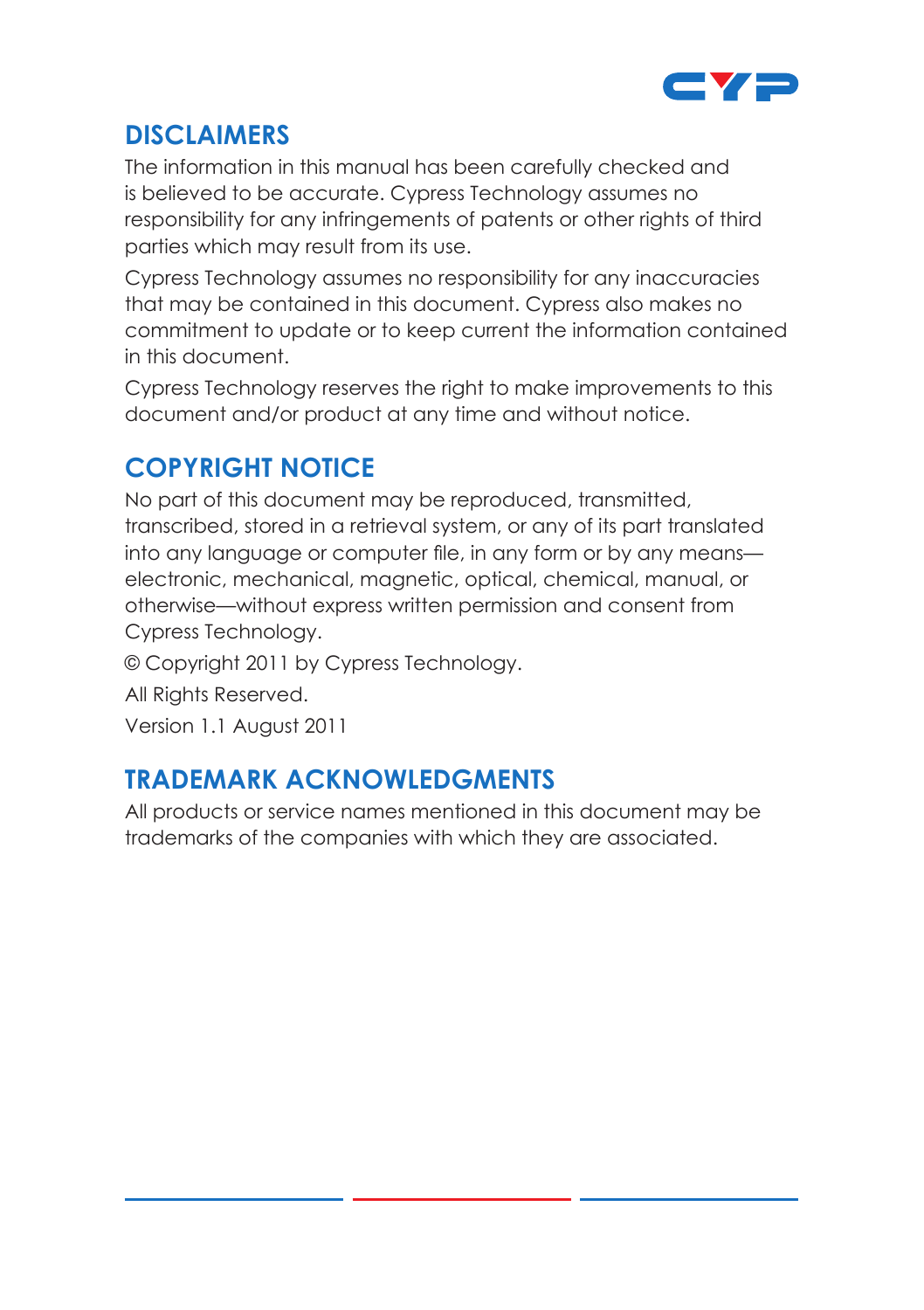

#### **SAFETY PRECAUTIONS**

Please read all instructions before attempting to unpack, install or operate this equipment and before connecting the power supply. Please keep the following in mind as you unpack and install this equipment:

- Always follow basic safety precautions to reduce the risk of fire, electrical shock and injury to persons.
- To prevent fire or shock hazard, do not expose the unit to rain, moisture or install this product near water.
- Never spill liquid of any kind on or into this product.
- Never push an object of any kind into this product through any openings or empty slots in the unit, as you may damage parts inside the unit.
- Do not attach the power supply cabling to building surfaces.
- Use only the supplied power supply unit (PSU). Do not use the PSU if it is damaged.
- Do not allow anything to rest on the power cabling or allow any weight to be placed upon it or any person walk on it.
- To protect the unit from overheating, do not block any vents or openings in the unit housing that provide ventilation and allow for sufficient space for air to circulate around the unit.

#### **REVISION HISTORY**

|                 |          | VERSION NO. DATE DD/MM/YY SUMMARY OF CHANGE |
|-----------------|----------|---------------------------------------------|
| VS <sub>1</sub> | 24/12/12 | Updated format/diagrams                     |
|                 |          |                                             |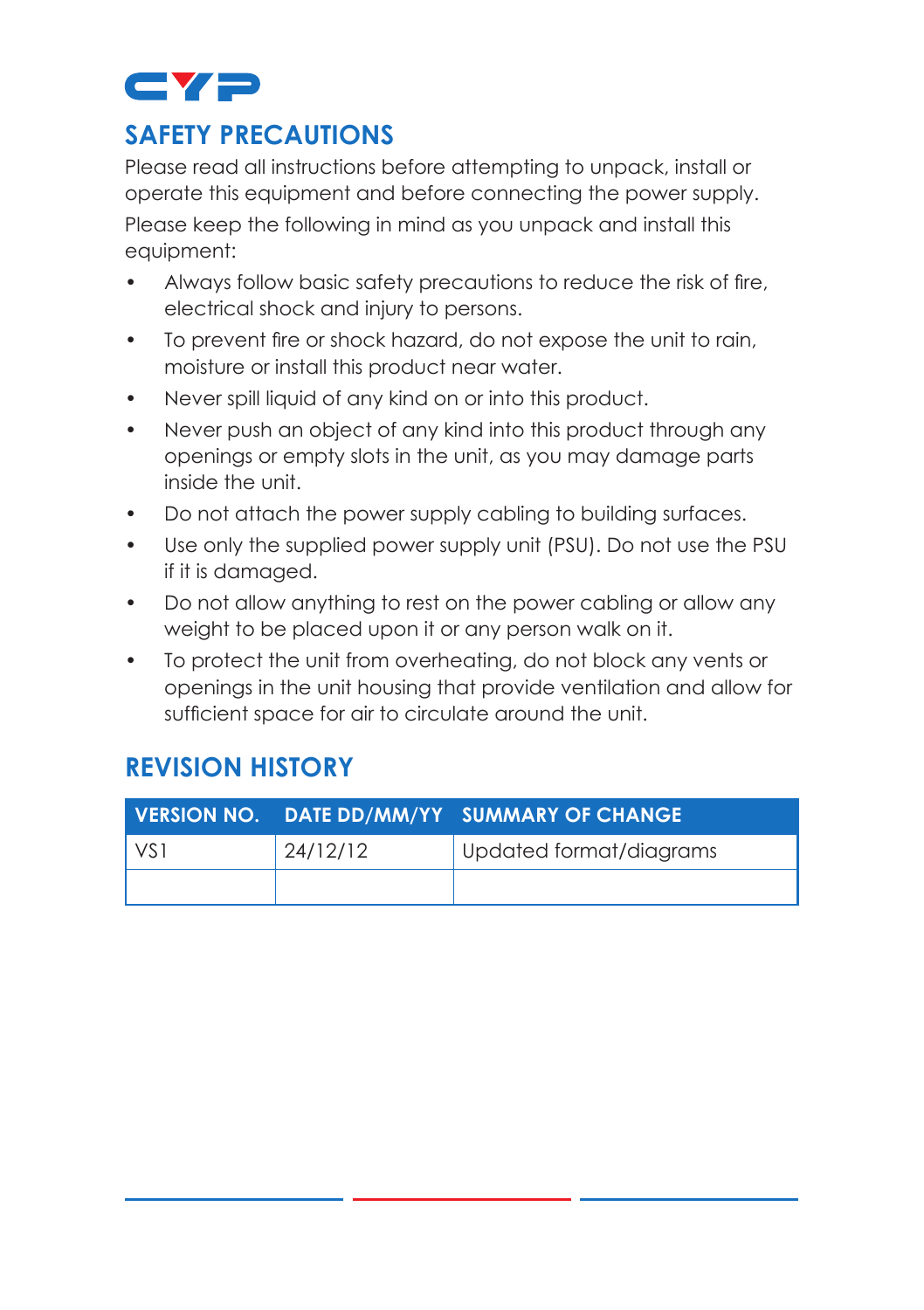

### **CONTENTS**

| 4. System Requirements 1              |
|---------------------------------------|
|                                       |
| 6. Operation Controls and Functions 2 |
|                                       |
|                                       |
|                                       |
|                                       |
|                                       |
|                                       |
|                                       |
|                                       |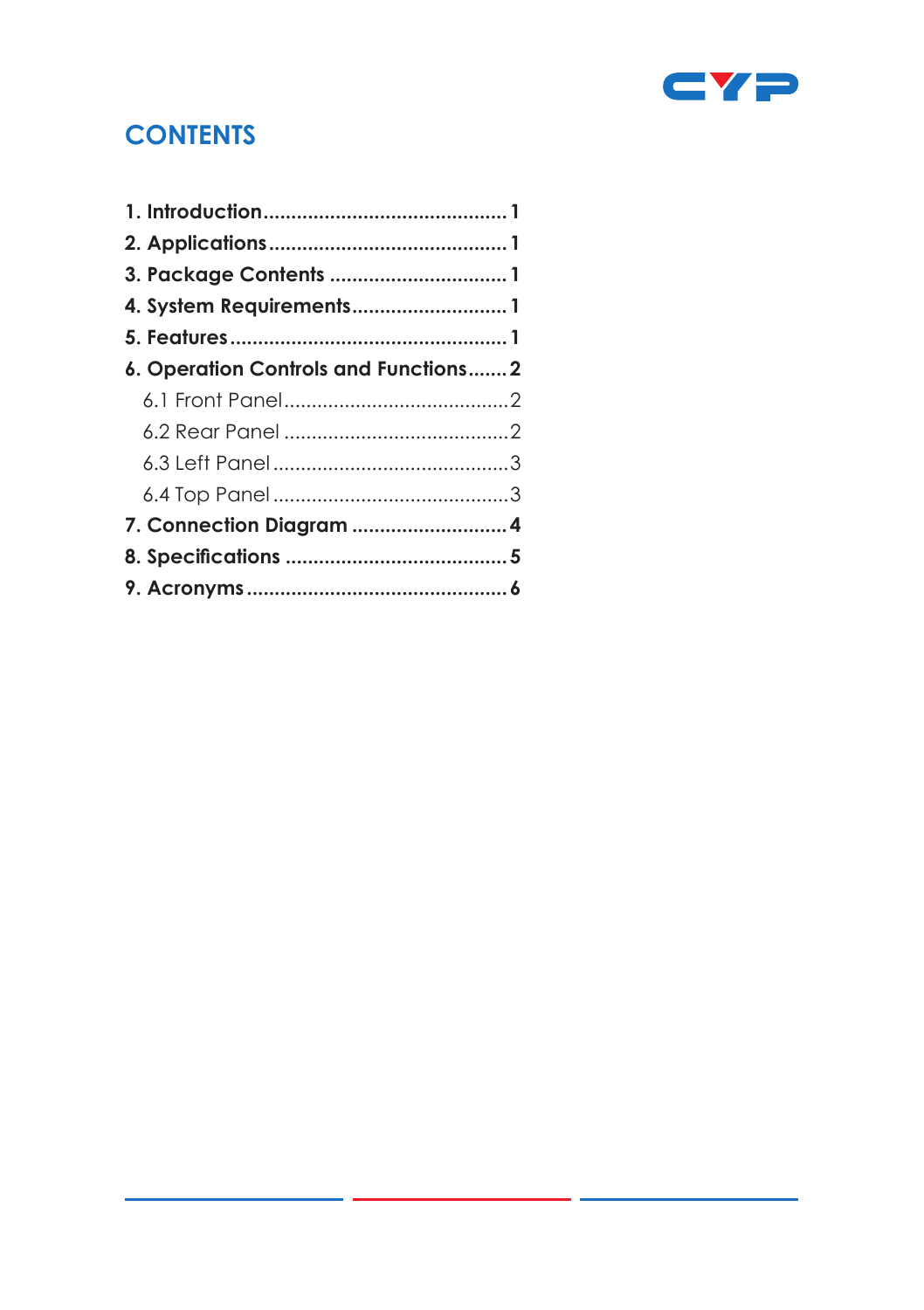

#### **1. INTRODUCTION**

The Digital Audio Converter with Dual Outputs will convert between Coaxial and Optical digital audio formats. This compact and convenient unit accepts a stereo or surround (up to 5.1 channels) audio signal through either Coaxial cable or Optical cable, and passes the unchanged signal to both its Coaxial and Optical output ports. With its built-in signal enhancement feature, the unit also serves as a repeater of digital audio signals to extend up to double the transmission distance.

#### **2. APPLICATIONS**

- Convert an Optical digital signal to a Coaxial digital signal
- Convert a Coaxial digital signal to an Optical digital signal
- Distribute digital audio to 2 locations
- Extend your Optical or Coaxial cable distances

#### **3. PACKAGE CONTENTS**

- Digital Audio Converter with Dual Outputs
- 5 V/1.2 A Power Adaptor
- Operation Manual

#### **4. SYSTEM REQUIREMENTS**

Digital audio source device such as DVD or CD player with Optical or Coaxial cables and audio output device such as an amplifier or AV receiver with Optical or Coaxial digital input.

## **5. FEATURES**

- Supports two-way conversion: coaxial to optical or optical to coaxial
- Supports input audio signals from 2 channels to up to 5.1 channels, output signal follows input
- Supports signal enhancement of S/PDIF audio and extends the transmission distance, through coaxial and/or optical cables
- Select one input from coaxial or optical input ports, and send the S/PDIF audio signal to both coaxial and optical output ports simultaneously
- Compact and easy to use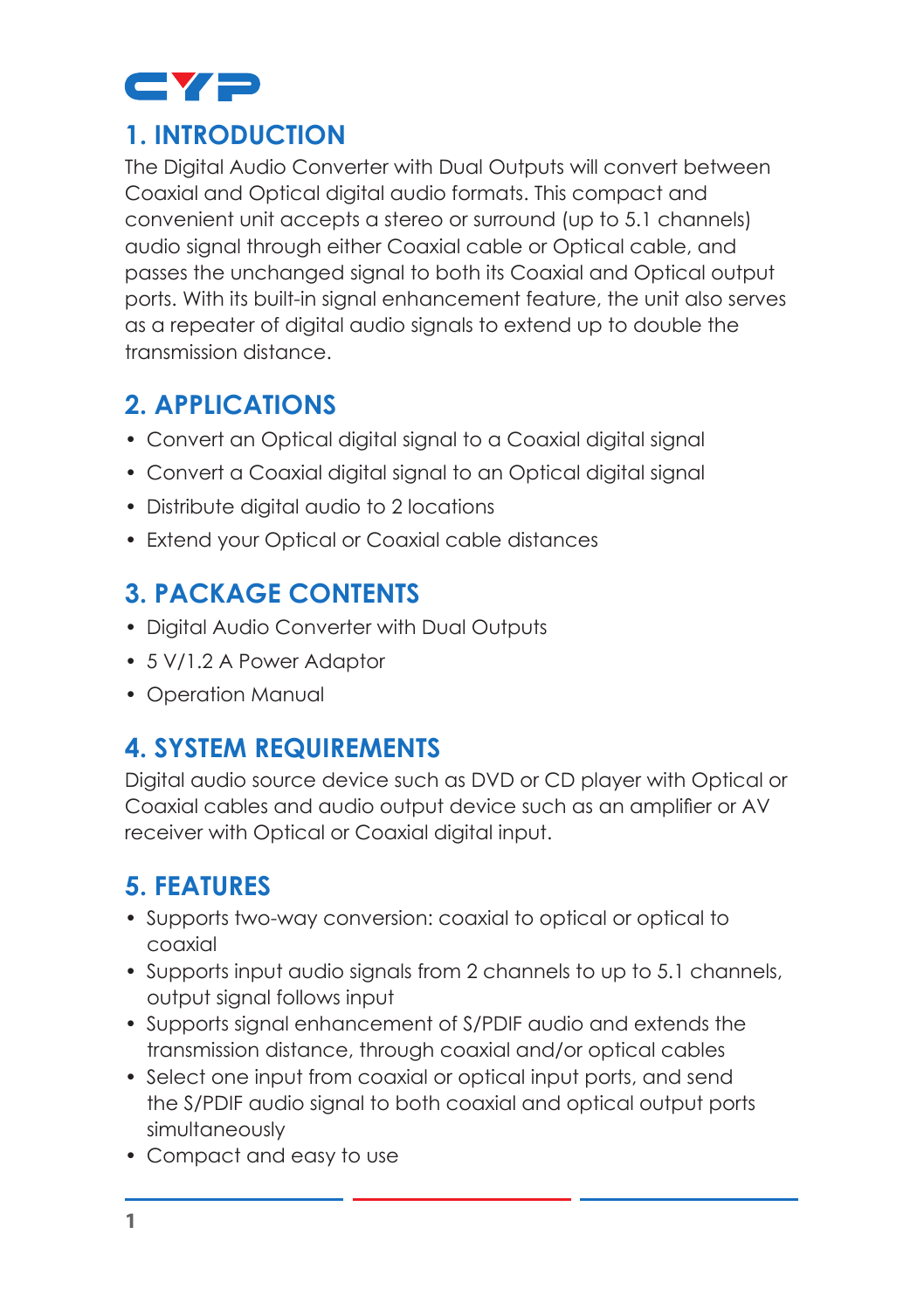

#### **6. OPERATION CONTROLS AND FUNCTIONS**

#### **6.1 Front Panel**



**1 Coaxial In:** Connect to the output of an S/PDIF digital audio source device such as DVD player or set-top box, using Coaxial cable.

**2 Toslink In:** Connect to the output of an S/PDIF digital audio source device such as CD player or Media Streamer, using Optical cable.

#### **6.2 Rear Panel**



**1 Toslink Out:** Connect to the input of an S/PDIF digital audio equipment such as an amplifier, using Optical cable.

**2 Coaxial Out:** Connect to the input of your S/PDIF digital audio equipment such as an AV Receiver, using Coaxial cable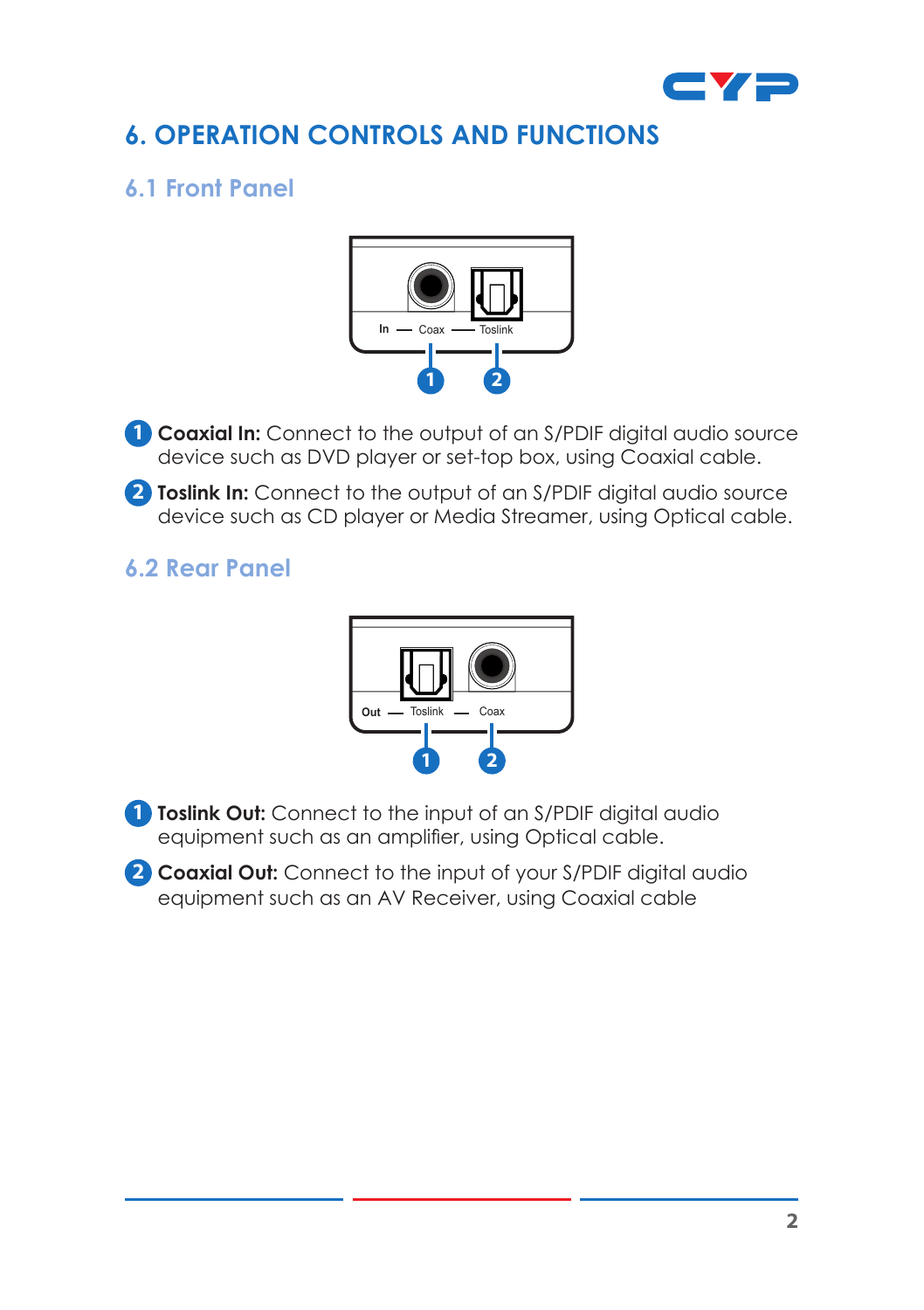



**1 Tos/Coaxial:** Selects the current audio source, either optical or coaxial.

**2 DC 5V:** Connect the 5V DC power supply to the unit and plug the adaptor into an AC wall outlet.

**6.4 Top Panel**



**1 POWER LED:** The LED will illuminate when the power is connected.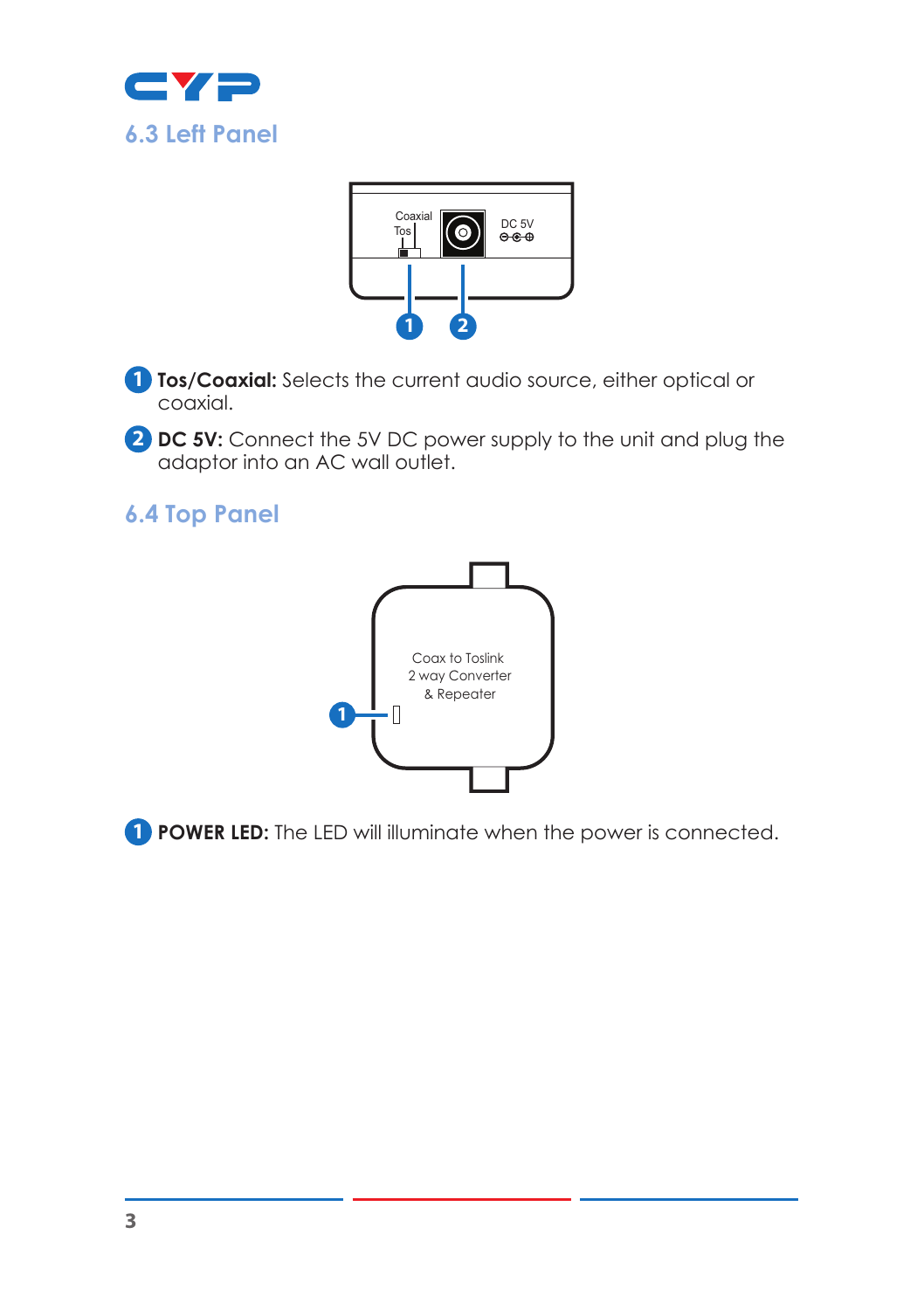

## **7. CONNECTION DIAGRAM**

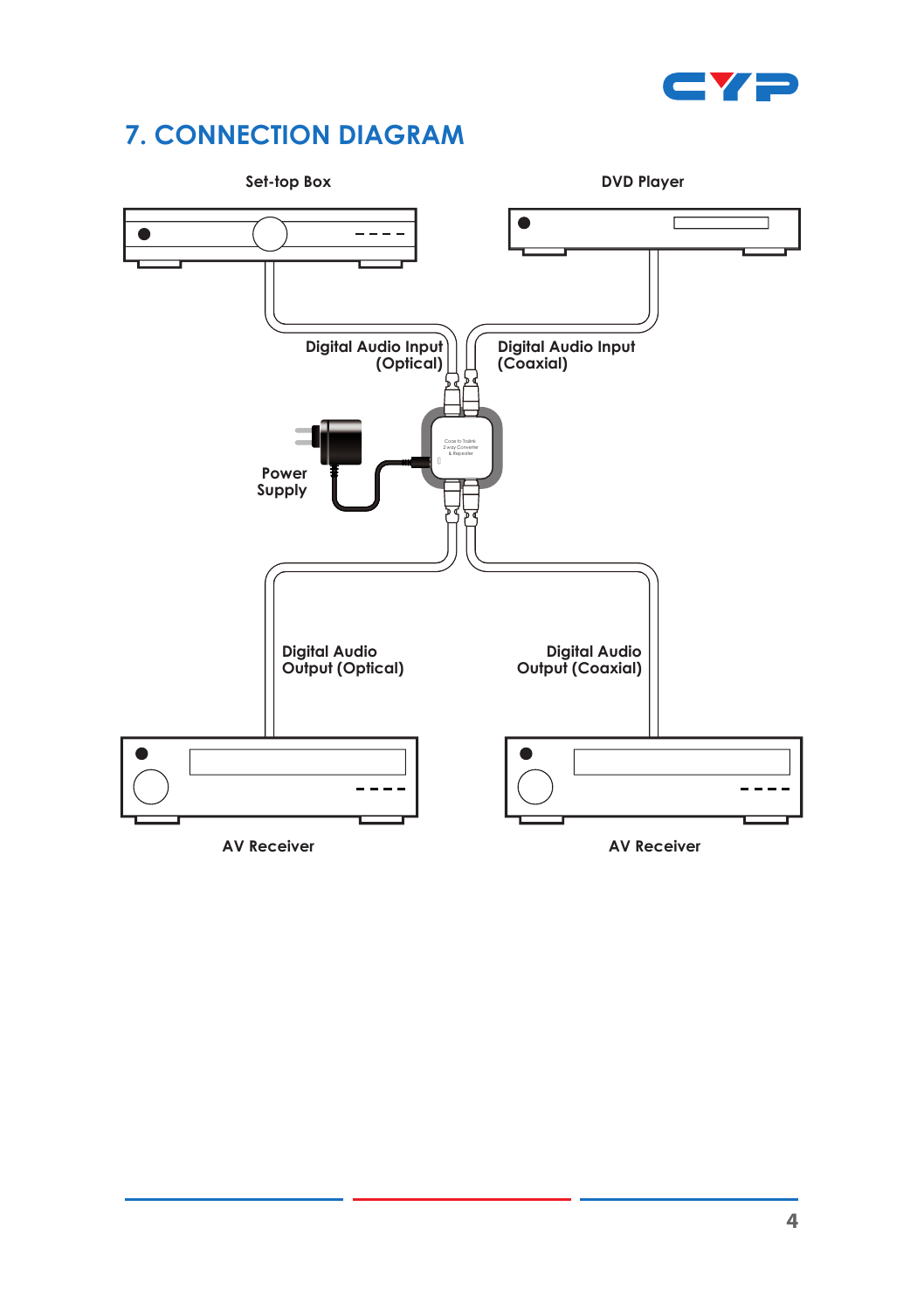CYP **8. SPECIFICATIONS**

| <b>Input Ports</b>           | 1×Coaxial (RCA connector)               |
|------------------------------|-----------------------------------------|
|                              | 1×Optical Fiber (TOSLINK connector)     |
| Input Format                 | LPCM 2 CH, Compressed audio Dolby       |
|                              | Digital 2/5.1 CH & DTS 2/5.1 CH         |
| <b>Output Ports</b>          | 1×Coaxial (RCA connector)               |
|                              | 1×Optical Fiber (TOSLINK connector)     |
| <b>Power Supply</b>          | 5 V/1.2 A switching power adaptor (with |
|                              | universal plug, CE/FCC/UL certified)    |
| <b>Dimensions</b>            | 58 mm (W)×46 mm (D)×24 mm (H)           |
| Weight                       | 25 g (Unit only)                        |
| <b>Chassis Material</b>      | <b>Plastic</b>                          |
| Silkscreen Color             | White                                   |
| <b>Operating Temperature</b> | 0 °C ~ 40 °C                            |
| <b>Power Consumption</b>     | 0.7W                                    |
|                              |                                         |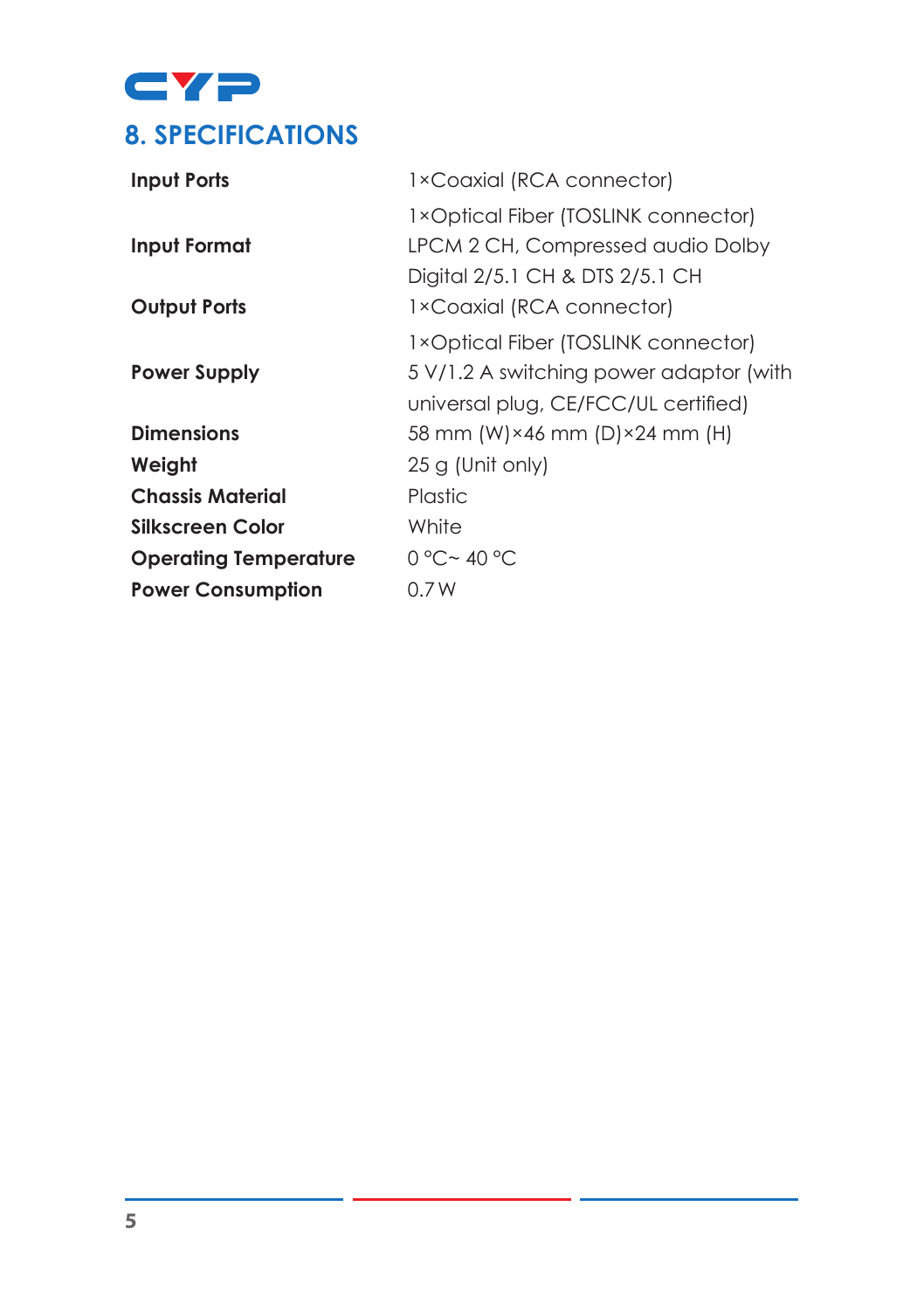

## **9. ACRONYMS**

| <b>ACRONYM</b> | <b>COMPLETE TERM</b>                     |
|----------------|------------------------------------------|
| <b>ADC</b>     | Analog to Digital Converter              |
| <b>COAX</b>    | Coaxial                                  |
| S/PDIF         | Sony/Philips Digital Interconnect Format |
| <b>TOSLINK</b> | Toshiba Link                             |